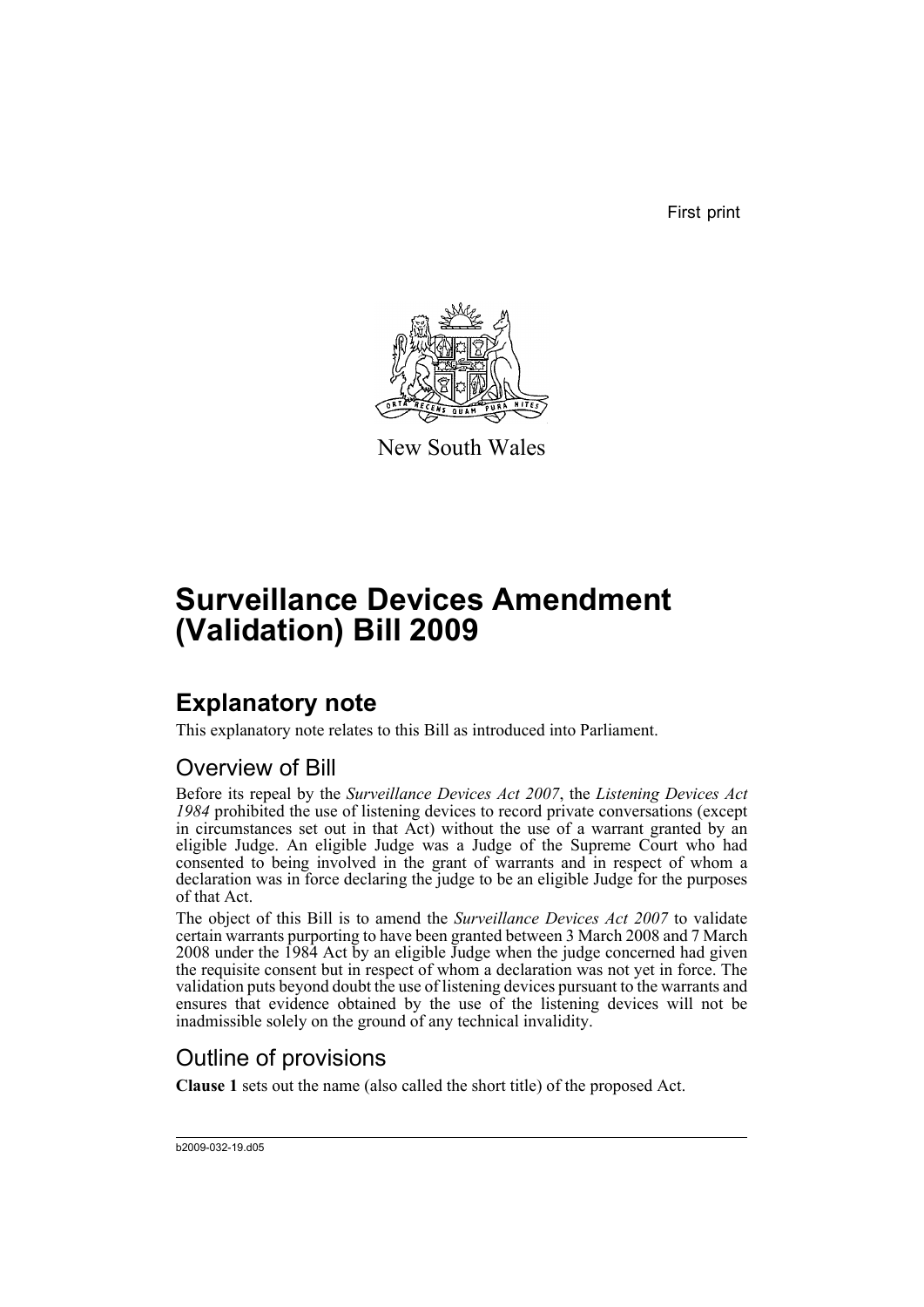Surveillance Devices Amendment (Validation) Bill 2009

Explanatory note

**Clause 2** provides for the commencement of the proposed Act on the date of assent to the proposed Act.

**Clause 3** amends the *Surveillance Devices Act 2007* as described in the Overview.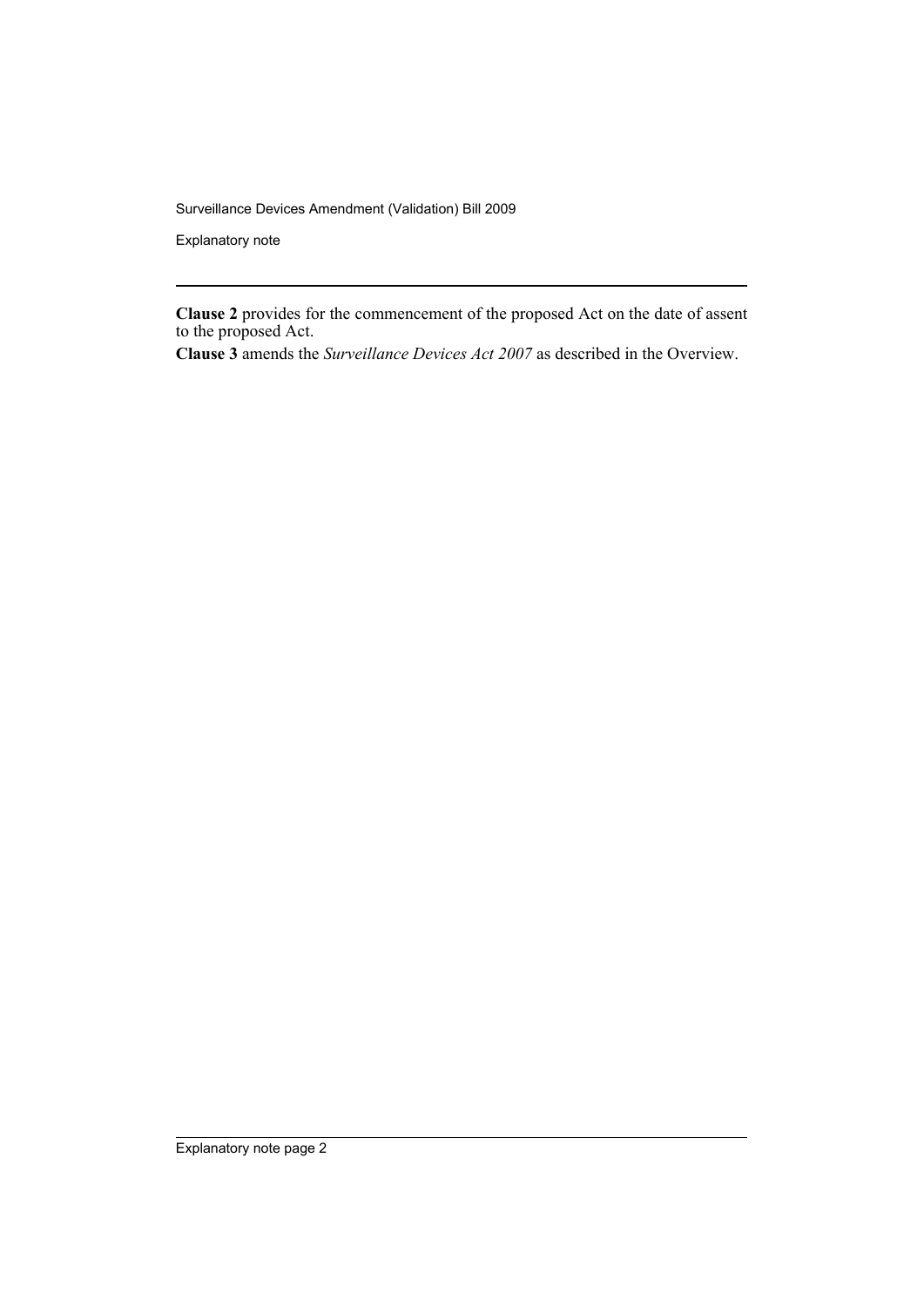First print



New South Wales

# **Surveillance Devices Amendment (Validation) Bill 2009**

### **Contents**

|                                                  | Page |
|--------------------------------------------------|------|
| Name of Act                                      |      |
| 2 Commencement                                   |      |
| Amendment of Surveillance Devices Act 2007 No 64 |      |
|                                                  |      |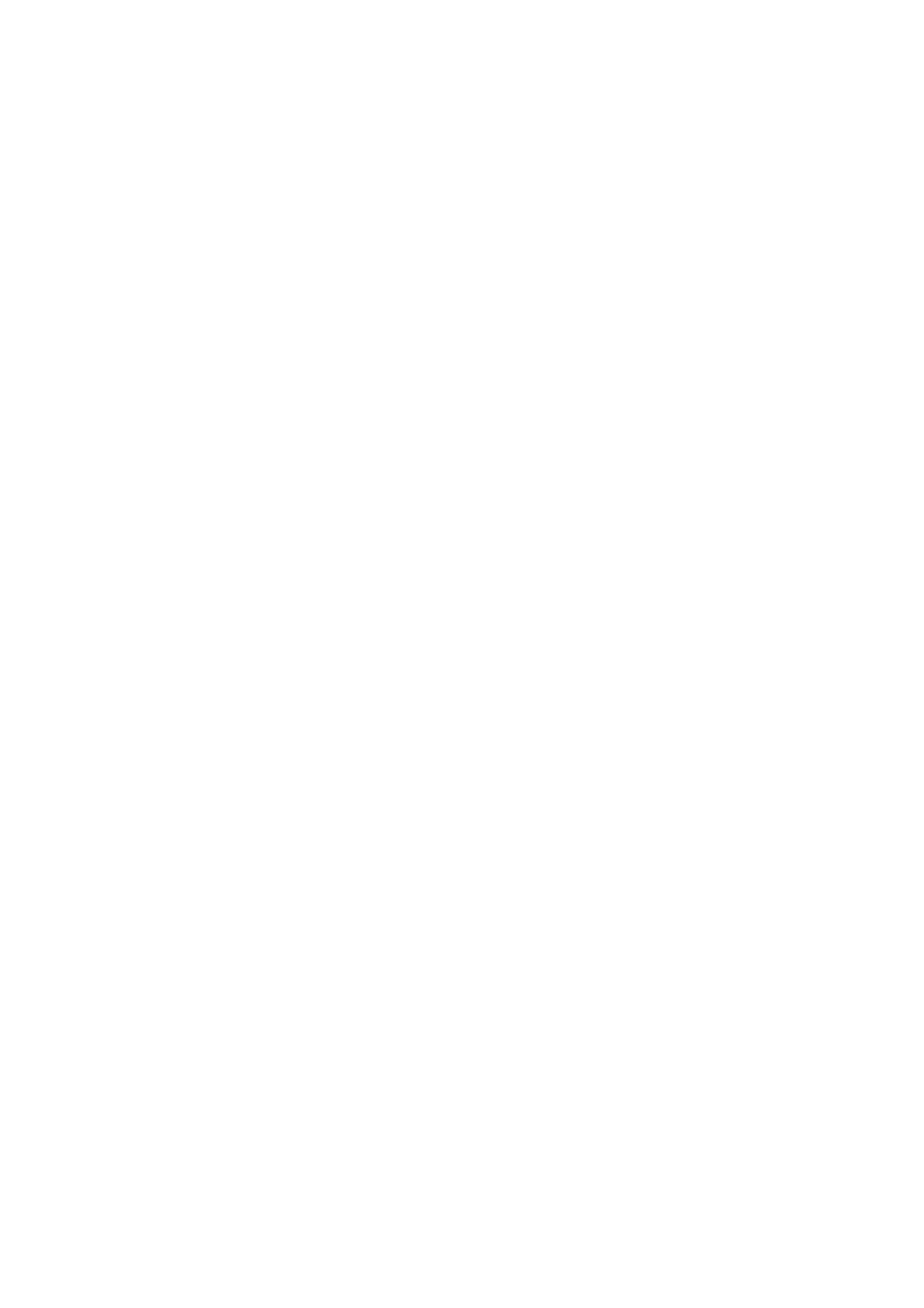

New South Wales

## **Surveillance Devices Amendment (Validation) Bill 2009**

No , 2009

#### **A Bill for**

An Act to amend the *Surveillance Devices Act 2007* to validate certain warrants granted under the *Listening Devices Act 1984*.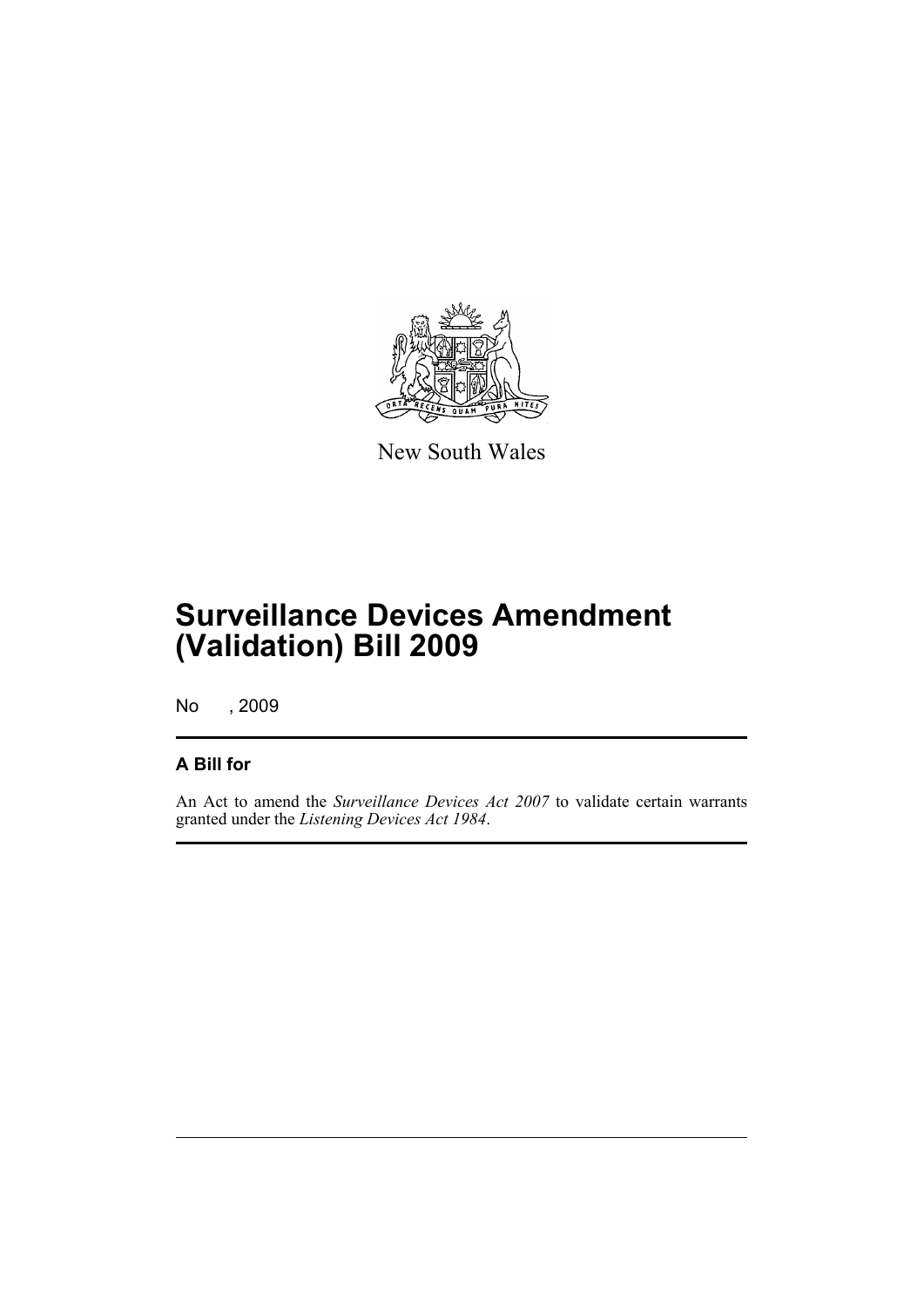<span id="page-5-2"></span><span id="page-5-1"></span><span id="page-5-0"></span>

| The Legislature of New South Wales enacts: |                                                                       |     |                                                                                                               |                                                                                                                            |          |  |
|--------------------------------------------|-----------------------------------------------------------------------|-----|---------------------------------------------------------------------------------------------------------------|----------------------------------------------------------------------------------------------------------------------------|----------|--|
| 1                                          | Name of Act                                                           |     |                                                                                                               |                                                                                                                            |          |  |
|                                            | This Act is the Surveillance Devices Amendment (Validation) Act 2009. |     |                                                                                                               |                                                                                                                            |          |  |
| $\mathbf{2}$                               | <b>Commencement</b>                                                   |     |                                                                                                               |                                                                                                                            |          |  |
|                                            | This Act commences on the date of assent to this Act.                 |     |                                                                                                               |                                                                                                                            |          |  |
| 3                                          | <b>Amendment of Surveillance Devices Act 2007 No 64</b>               |     |                                                                                                               |                                                                                                                            |          |  |
|                                            | Schedule 1 Savings, transitional and other provisions                 |     |                                                                                                               |                                                                                                                            |          |  |
|                                            | Insert after clause 6:                                                |     |                                                                                                               |                                                                                                                            |          |  |
|                                            | Part 3                                                                |     |                                                                                                               | Validation of certain listening device<br>warrants                                                                         | 9<br>10  |  |
|                                            | 7                                                                     |     | Validation                                                                                                    |                                                                                                                            | 11       |  |
|                                            |                                                                       | (1) |                                                                                                               | In this Part:                                                                                                              | 12<br>13 |  |
|                                            |                                                                       |     | <i>relevant period</i> means the period commencing on 3 March<br>2008 and ending on 7 March 2008 (inclusive). |                                                                                                                            |          |  |
|                                            |                                                                       |     |                                                                                                               | <i>repealed Act</i> means the <i>Listening Devices Act 1984</i> as in<br>force immediately before 1 August 2008.           |          |  |
|                                            |                                                                       |     |                                                                                                               | 16<br>17                                                                                                                   |          |  |
|                                            |                                                                       |     |                                                                                                               | <i>warrant</i> means a warrant authorising the use of a listening<br>device granted under the repealed Act.                | 18       |  |
|                                            |                                                                       | (2) | The instrument made under section 3A of the repealed Act                                                      | 19<br>20                                                                                                                   |          |  |
|                                            |                                                                       |     |                                                                                                               | on 10 March 2008 that declared The Honourable Justice<br>Lucy McCallum (the <b>Judge</b> ) to be an eligible Judge for the | 21       |  |
|                                            |                                                                       |     | purposes of that Act is taken to have been made on<br>3 March 2008.                                           |                                                                                                                            | 22<br>23 |  |
|                                            |                                                                       | (3) |                                                                                                               | Accordingly:                                                                                                               | 24       |  |
|                                            |                                                                       |     | (a)                                                                                                           | any warrant purporting to have been granted by the                                                                         | 25       |  |
|                                            |                                                                       |     |                                                                                                               | Judge during the relevant period that, but for<br>subclause (2), would have been invalid only because                      | 26<br>27 |  |
|                                            |                                                                       |     |                                                                                                               | it had not been granted by a person who was an                                                                             | 28       |  |
|                                            |                                                                       |     |                                                                                                               | eligible Judge is taken at the time it was granted and<br>at all relevant times after it was granted to have been          | 29<br>30 |  |
|                                            |                                                                       |     |                                                                                                               | a valid warrant granted by an eligible Judge, and                                                                          | 31       |  |
|                                            |                                                                       |     | (b)                                                                                                           | any evidence obtained, directly or indirectly, as a<br>result of the use of a listening device pursuant to                 | 32<br>33 |  |
|                                            |                                                                       |     |                                                                                                               | such a warrant is not rendered inadmissible only                                                                           | 34       |  |
|                                            |                                                                       |     |                                                                                                               | because the warrant was granted in those<br>circumstances, and                                                             | 35<br>36 |  |